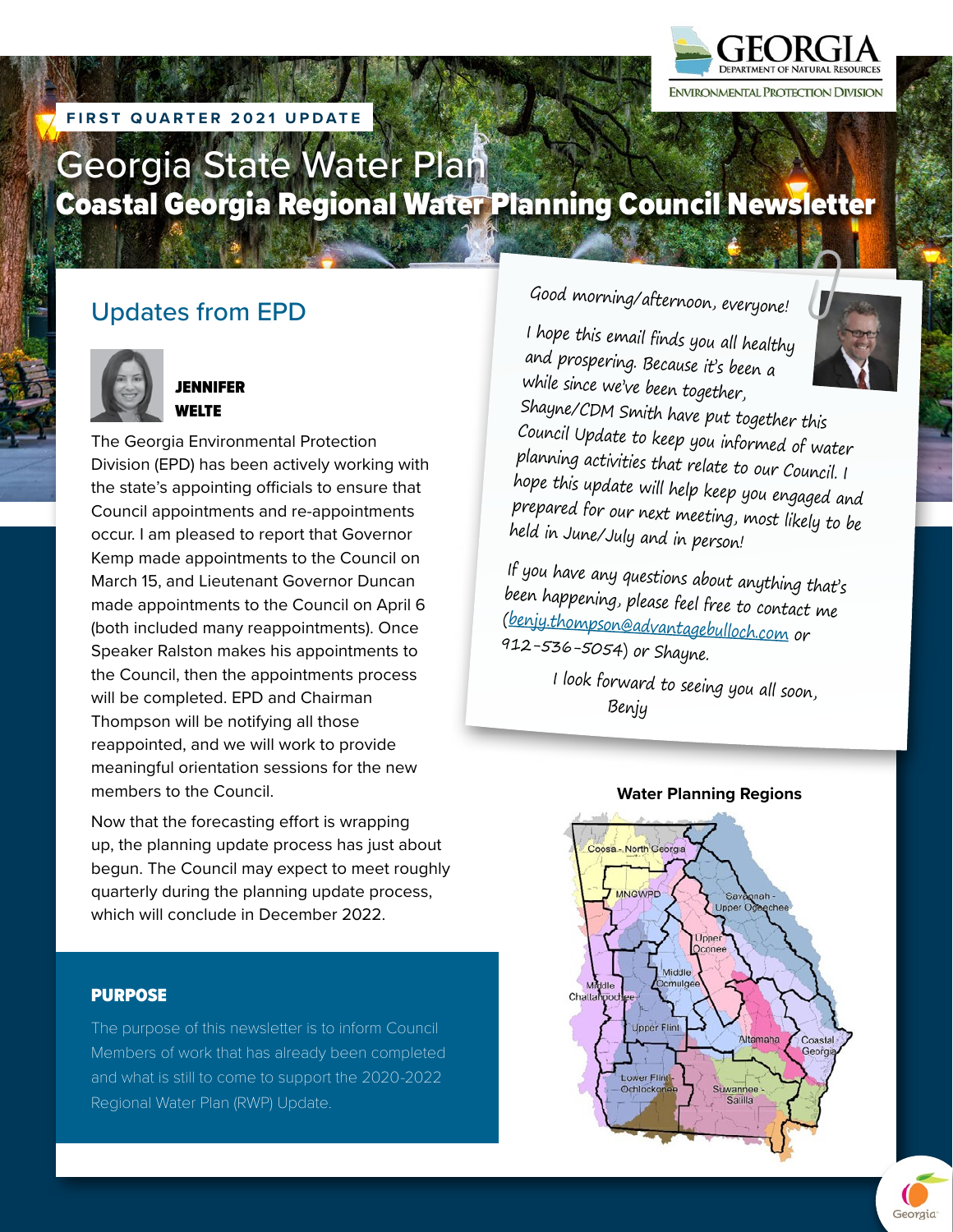# Planning Process Overview

As part of preparation for the 2020–2022 Regional Water Plan (RWP) update, work over the past year has included updates to the water demand forecasting, surface and groundwater availability resource assessments, surface water quality/assimilative availability resource assessments, and public participation through Council Meetings.



These factors will go into the development of the regional plan, which will later be reviewed and approved by the Council and EPD. RWPs play a role in the state's water-related permitting and project funding decisions as well as environmental and economic progress of the state of Georgia. Activities related to the water planning cycle include EPD seed grant and 319(h) grant funding in each planning region, surface and groundwater availability studies, and surface water quality studies. The current Coastal Georgia Regional Water Plan can be found **[here](https://waterplanning.georgia.gov/coastal-georgia-regional-water-plan)**.

## Water Resource Assessments

Georgia EPD has been working with a team at Hazen and Sawyer to develop a Basin Environmental Assessment Model (BEAM) to update the surface water availability resource assessment process. The Oconee-Ocmulgee-Altamaha (OOA) River system is the pilot watershed under this effort. The BEAM performs similar assessments as the HEC-ResSim models which were used in the previous planning efforts. However, the BEAM is being developed at a much finer scale using the OASIS modeling platform. The BEAM will be used for updating RWPs and also by EPD for future evaluations of proposed water use permits. Compared to the previous Res-Sim model, the BEAM model has a much higher resolution and more accurately represents the tributaries that contribute to the main stems. The model also has a variety of metrics that can be considered including water supply, ecological and recreation. As scenarios change in the regions, the model can be re-visited to see where additional changes may be needed to meed regional goals or support stream conditions.

Surface and groundwater availability as well as surface water quality resource assessments relevant to the previous plan update can be found **[here](https://waterplanning.georgia.gov/resource-assessments)**.

#### OOA BEAM Model Development



ReSim Model



BEAM Model



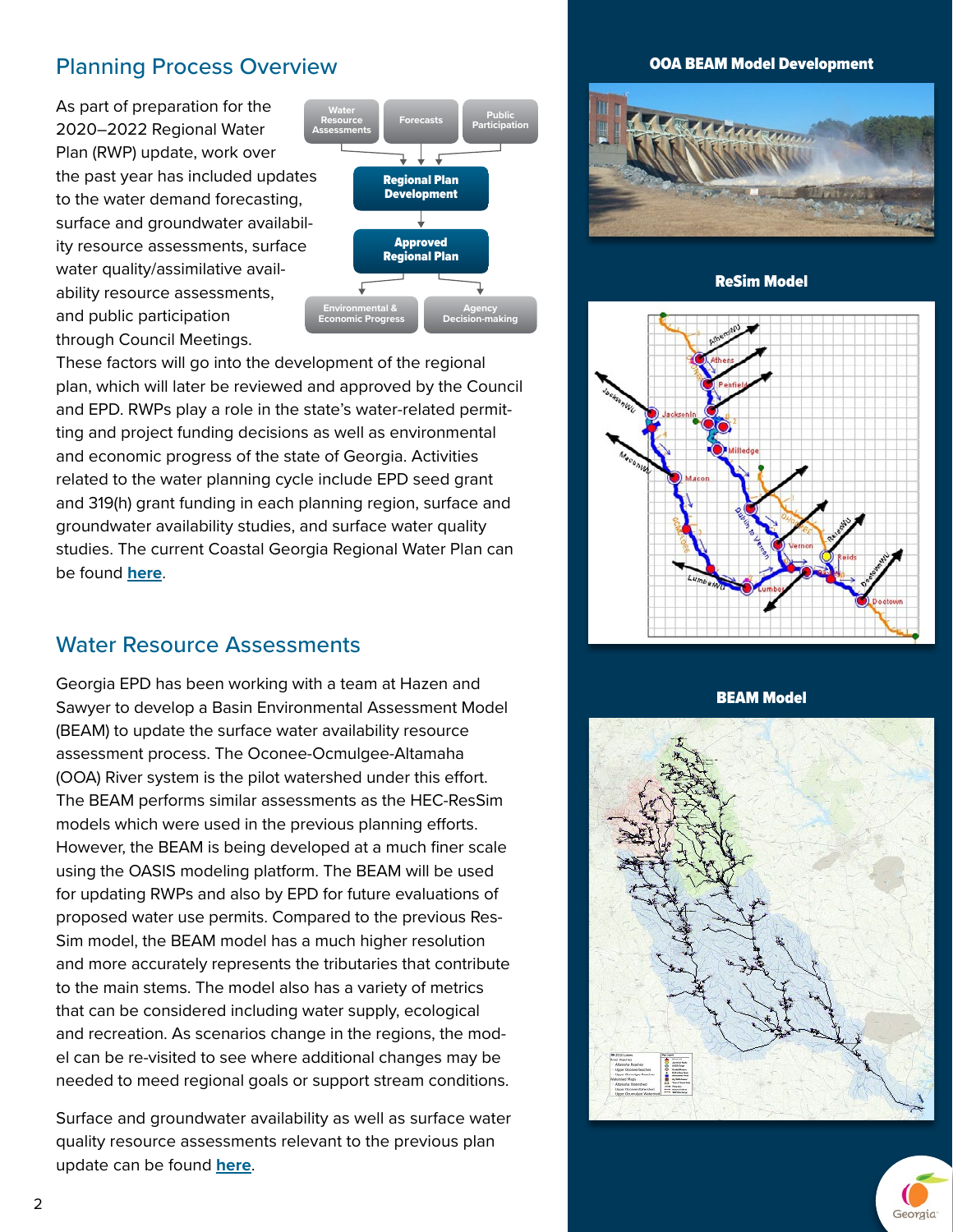#### INTRODUCTION

With the help of stakeholder groups and the planning contractor liaisons, the Black & Veatch team updated the Municipal Water Demand Forecast which is currently being finalized. CDM Smith developed the water demand forecasts for the Energy and Industrial sectors in Georgia. The Energy and Industrial water demand forecasts have been finalized and are posted to the website. Mark Masters with Albany State University is currently developing



Coastal Georgia Water Demand Forecast

the agricultural water demand forecast and preliminary results are anticipated to be ready later this spring. The graphic at right shows the results of the updated water demand forecasts for Coastal Georgia, except for the agricultural water demand.

#### POPULATION PROJECTIONS

State and County population projections are prepared by the Governor's **[Office of Planning and Budget](https://opb.georgia.gov/)** (OPB). These population projections are used consistently by all state agencies for multiple purposes. A Cohort-Component model is used to develop county level projections based upon age specific fertility and death rates, and migration rates. The OPB population projections released in October 2019 were used in the forecasting process and are based upon the fertility, mortality and migration rates from 2014–2018. The graph below shows the population projections for each county at 2020 compared to 2060.



Coastal Georgia Population Projections (2019)

#### UPDATE OF THE MUNICIPAL WATER DEMAND FORECAST

A draft of the Municipal Water Demand and Wastewater Flow Forecasting Methods Report is available **[here](https://waterplanning.georgia.gov/forecasting/municipal-water-use)**. Please note that comments on this draft report have been submitted and a Final Report is pending. This report outlines the updated data sources used for this update of statewide municipal water demand forecasts, the methodology for performing the forecasts, the stakeholder review process, input received to date, and draft forecast results by water planning region. County-level details of permitted water withdrawals and wastewater facilities are included in the report. A visual of the municipal water demand forecast from 2020 into 2060 for each County is shown below.



Coastal Georgia Municipal Water Demand Forecast

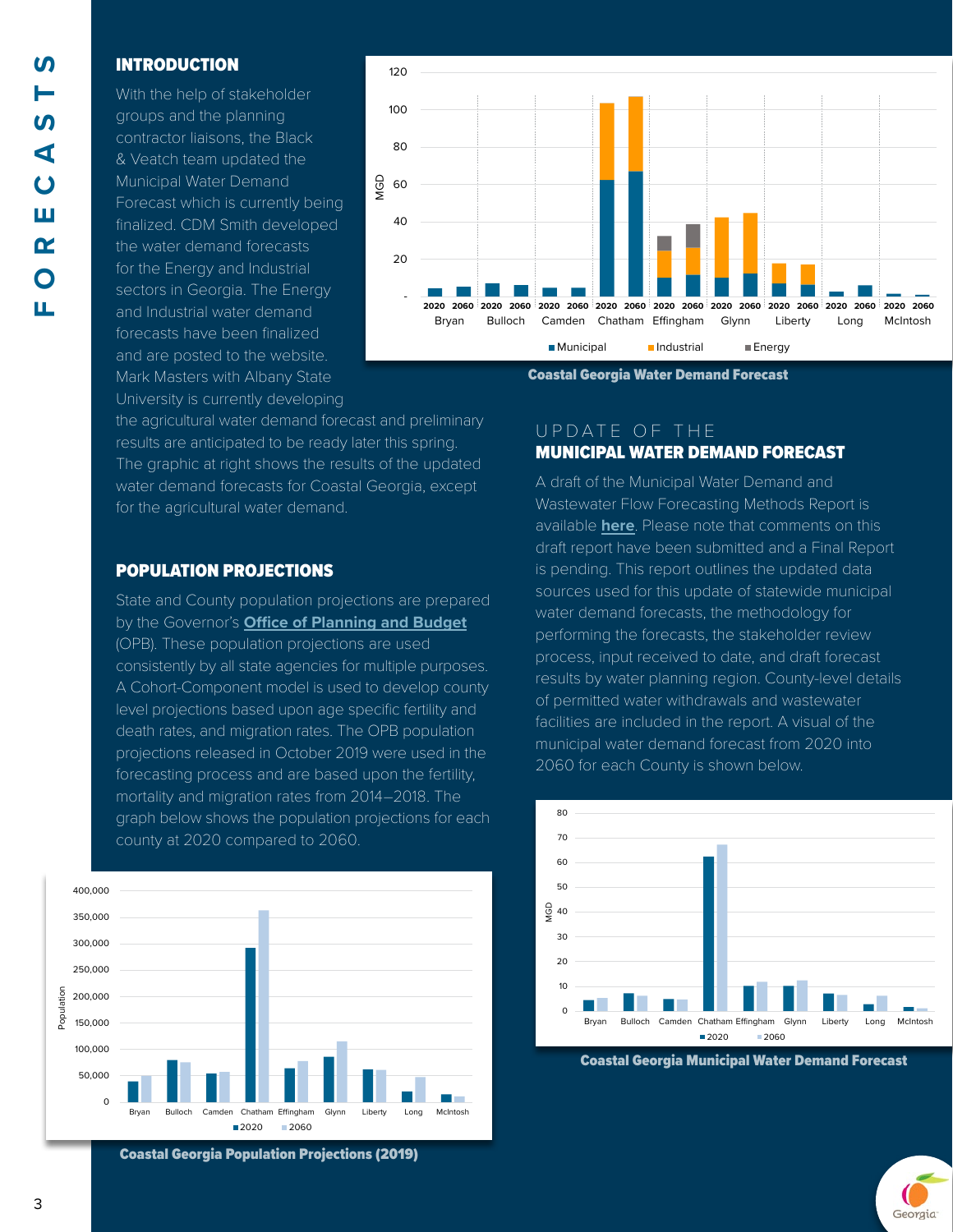### UPDATE OF THE INDUSTRIAL WATER DEMAND FORECAST

The 2020 update of the water demand forecast for the industrial sector is posted **[here](https://waterplanning.georgia.gov/forecasting/industrial-water-use)**. This updated forecast was prepared to inform the next updates to the Regional Water Plans and reflects Georgia's water needs for the industrial sector through 2060, and the results for this region are shown on the image below. An industrial sector advisory group, which was convened in June 2020, provided input and review on the methodology and results of the updated forecast. The advisory group was further subdivided into four subsector advisory groups representing food processing, paper and forest products, mining, and manufacturing. Each subsector group developed its own approach to estimating future water needs for these subsectors. Thus, the update of the industrial water demand forecast is based upon input and expert opinions by industry leaders from across the state.

The approach used in 2020 to estimate future industrial water demand differs from the approach previously used, which relied upon employment projections to inform the industrial water demand projections. There has been no update to the prior industrial water demand forecast since the 2011 Regional Water Plans. Since that time, industrial water use in Georgia has decreased, in part due to more efficient use of water. Based on those decreases, and the change in the approach for this forecast, the 2020 update of the industrial water demand forecast includes significantly lower projections than the prior forecast. Industrial water demands in Georgia will be re-evaluated every 5–10 years to adjust for changing conditions.



Coastal Georgia Industrial Water Demand Forecast

## UPDATE OF THE ENERGY WATER DEMAND FORECAST

The updated water demand forecast for the energy sector has been finalized based on input from a stakeholder group comprised of representatives from Georgia's major power companies. It will inform the next Regional Water Plan updates and is available on the **[Georgia Water Planning website](https://waterplanning.georgia.gov/energy-water-use)**.

The 2020 updated forecast reflects Georgia's water needs for thermoelectric energy generation through 2060. The process used the 2019 population projections developed by the Governor's Office of Planning and Budget (OPB) and average energy consumption per capita to project future energy needs in Georgia. Note that both population projections have shifted lower than before and average energy consumption per capita has declined. Therefore, the projected need for energy in Georgia is lower than in prior energy water demand forecasts. The only thermoelectric energy demands in Coastal Georgia are in Chatham and Effingham Counties. Chatham County is projected to have a minimal demand of 0.01 million gallons per day (MGD) at 2020 which increases to 0.02 MGD into 2060. Effingham County has a larger water demand forecast where the starting withdrawal in 2020 is 7.91 MGD and the projected withdrawal into 2060 is 12.63 MGD.

An energy sector advisory group, which was convened in April 2020, provided input and review to EPD during the forecast update process. Future energy production by type of generating facility is estimated statewide, from which the future water withdrawal and consumption by type of generating facility is estimated. The recent retirement of generating facilities and the expansion of nuclear power generation at Plant Vogtle are accounted for in this update. Assumptions are made regarding the gradual future retirement of coal-fired generating facilities across the state. The need for additional energy generation in the future is assumed to be provided by natural gas and renewable energy sources.

The results of this forecast update provide regionspecific forecasts of water needs for thermoelectric energy generation from existing and known planned facilities. Future addition of natural-gas generation is assumed to be co-located with existing natural gas facilities. Councils may wish to address the issue more qualitatively by trying to understand the water resources implications as some percentage of future additional power generating capacity located within their regions.